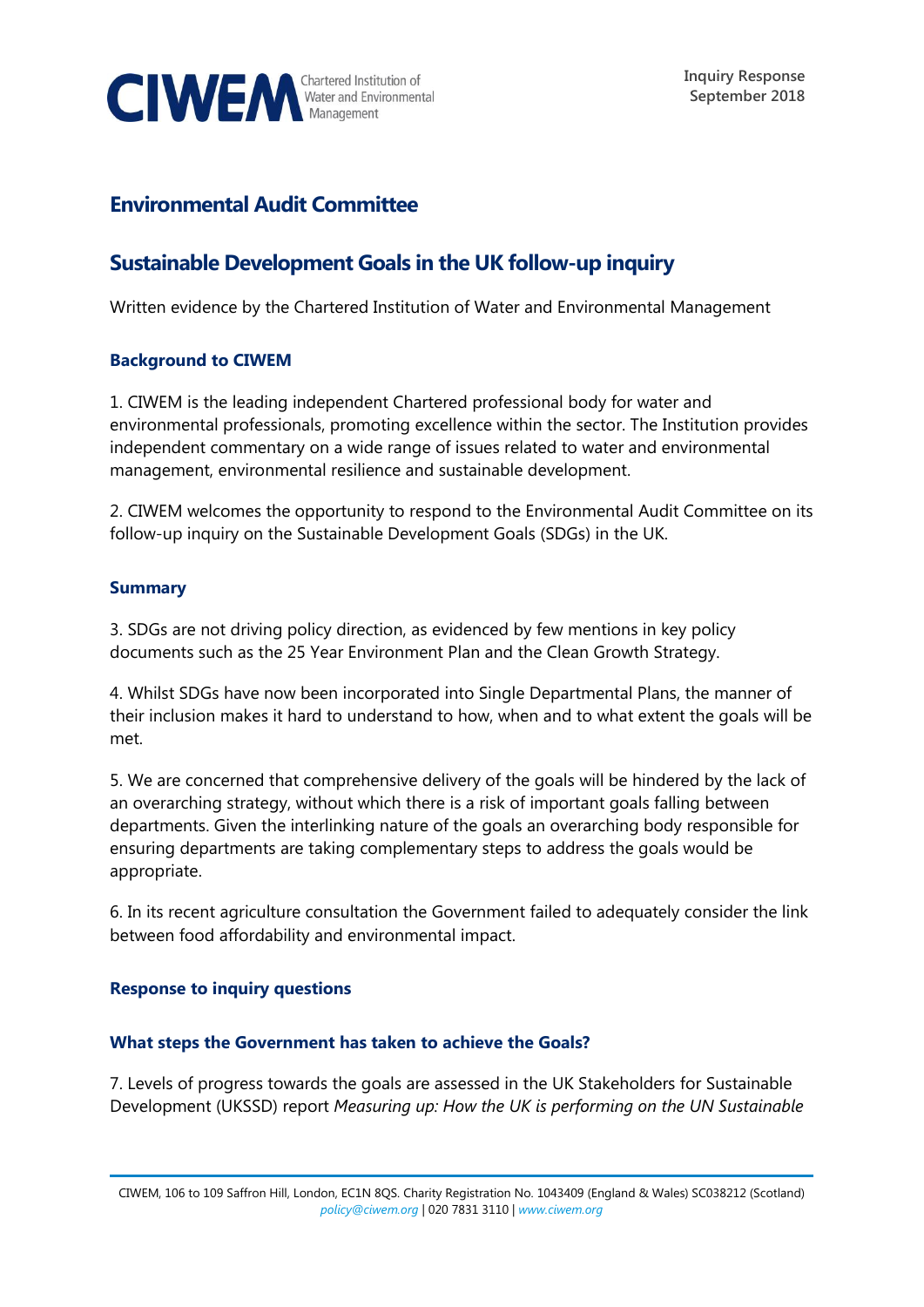Development Goals<sup>1</sup>. Detail on progress against individual goals is contained within the relevant appendices. Headline findings are that of 143 relevant targets, the UK is performing well on 24% and inadequately or poorly on 72%.

# **What steps the Government has taken since the Committee's report to better mainstream the Sustainable Development Goals into its programme?**

8. Since the last EAC inquiry the SDGs have been incorporated into single departmental plans.

9. The Government has also published the 25 Year Environment Plan and the Clean Growth Strategy as key policy direction documents. The 25 Year Environment Plan mentions the SDGs stating,

*As a developed country, the UK should drive progress on certain SDGs where domestic consumption has an impact on other countries. These include SDGs 13 (climate change), 7 (energy), 14 (life below water), 15 (life on land) and 12 (sustainable consumption and production). <sup>2</sup>*

10. The Clean Growth Strategy<sup>3</sup> references the Sustainable Development Goals only once, in relation to international targets of reducing emissions to tackle climate change and meet the Paris agreement.

11. Taken together, these statements suggest that the Government did not take on board the advice on the EAC in their 2017 SDG report that,

*The Government's doughnut-shaped approach - seeing the Goals as something for the UK to help other countries do, rather than drawing on other countries' experiences in implementing the Goals here at home - must change if it hopes to fulfil its commitment to work 'tirelessly for the full implementation of this Agenda by 2030.*

12. Whilst action to support delivery of the SDGs abroad is welcome, this should be accompanied by national focus and actions. The lack of national focus indicates that the SDGs are not a driver in the development of national policy, so may not have been mainstreamed.

13. However, within the 25 Year Environment Plan the SDGs are addressed, to a certain extent, through the 10 targets. For example, target two, clean and plentiful water, overlaps with SDG 6, target three, thriving plants and wildlife, overlaps with SDG 15, target 7,

2

 $\overline{a}$ 

3

<sup>1</sup> <https://www.ukssd.co.uk/measuringup>

[https://assets.publishing.service.gov.uk/government/uploads/system/uploads/attachment\\_data/file/69](https://assets.publishing.service.gov.uk/government/uploads/system/uploads/attachment_data/file/693158/25-year-environment-plan.pdf) [3158/25-year-environment-plan.pdf](https://assets.publishing.service.gov.uk/government/uploads/system/uploads/attachment_data/file/693158/25-year-environment-plan.pdf)

[https://assets.publishing.service.gov.uk/government/uploads/system/uploads/attachment\\_data/file/70](https://assets.publishing.service.gov.uk/government/uploads/system/uploads/attachment_data/file/700496/clean-growth-strategy-correction-april-2018.pdf) [0496/clean-growth-strategy-correction-april-2018.pdf](https://assets.publishing.service.gov.uk/government/uploads/system/uploads/attachment_data/file/700496/clean-growth-strategy-correction-april-2018.pdf)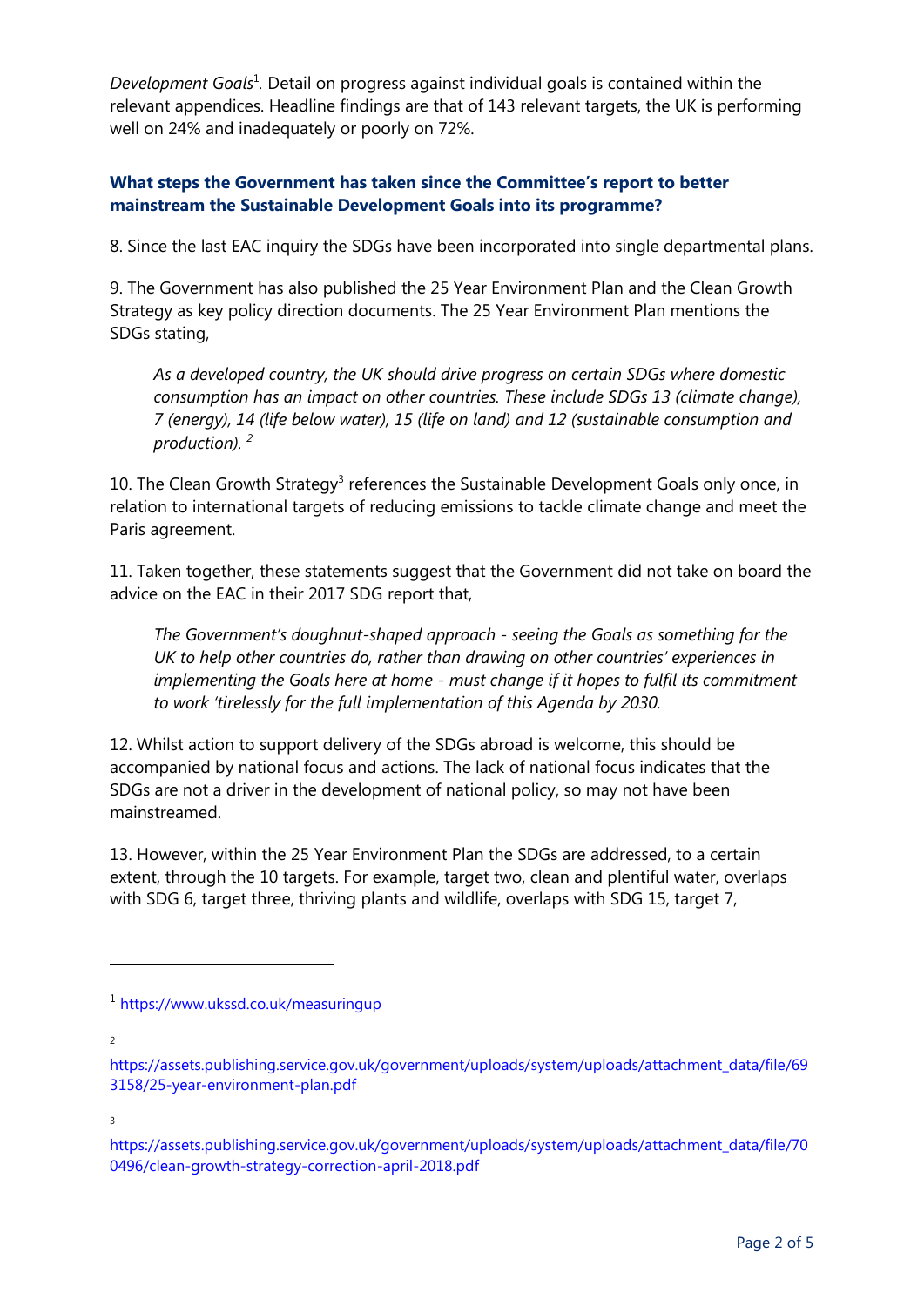mitigating and adapting to climate change, overlaps with SDG 13. The levels of overlap between environment plan targets and sustainable development goals varies.

#### **How this is reflected in Single Department Plans and departmental reporting?**

14. Single Departmental Plans now reflect the SDGs. Taking DEFRA as an example, its most recent Single Departmental Plan<sup>4</sup> was published in May 2018. Within its four overarching objectives, the plan refers to the SDGs 18 times and covers aspects of SDGs; 2, 3, 6, 11, 12, 13, 14, 15, 17. This is a clear improvement from DEFRA's previous plan<sup>5</sup> which made no mention of the SDGs.

15. However, the SDGs are not included in full. SDG wording is omitted with only numbers included, this does not facilitate quick understanding of SDG coverage. Where SDGs are referred to, this is not usually attached to a specific action and timeframe, instead wide goals without deadlines are included in the plan. For example, "Restore landscapes, to create more beautiful places with cleaner water and greater biodiversity through projects with our partners (contributes to SDG 15)". This doesn't give sufficient detail to feel confident of which aspects of SDG 15 are being addressed, in what way and when. Clearly this makes it difficult to hold the department to account on its delivery against SDGs.

16. The most recent DEFRA annual report and accounts (2017-18)<sup>6</sup> does not consider progress against SDGs. This is unsurprising since it is reporting against the previous plan which did not reference SDGs. The next report should reference SDG progress. However, given the way the targets have been included in the plan it seems unlikely that the report will provide detailed evidence on levels of improvement against specific SDG targets.

## **Whether the Government has done more since the Committee's report to raise awareness of the SDGs especially amongst children and young people**

17. We are unaware of any Government promotion of the SDGs to children and young people, which could be done through inclusion in the national curriculum.

 $\overline{a}$ 

<sup>4</sup> [https://www.gov.uk/government/publications/department-for-environment-food-and-rural-affairs](https://www.gov.uk/government/publications/department-for-environment-food-and-rural-affairs-single-departmental-plan/department-for-environment-food-and-rural-affairs-single-departmental-plan-may-2018)[single-departmental-plan/department-for-environment-food-and-rural-affairs-single-departmental](https://www.gov.uk/government/publications/department-for-environment-food-and-rural-affairs-single-departmental-plan/department-for-environment-food-and-rural-affairs-single-departmental-plan-may-2018)[plan-may-2018](https://www.gov.uk/government/publications/department-for-environment-food-and-rural-affairs-single-departmental-plan/department-for-environment-food-and-rural-affairs-single-departmental-plan-may-2018)

<sup>5</sup> [https://www.gov.uk/government/publications/department-for-environment-food-and-rural-affairs](https://www.gov.uk/government/publications/department-for-environment-food-and-rural-affairs-single-departmental-plan/department-for-environment-food-and-rural-affairs-single-departmental-plan#DEFRA2)[single-departmental-plan/department-for-environment-food-and-rural-affairs-single-departmental](https://www.gov.uk/government/publications/department-for-environment-food-and-rural-affairs-single-departmental-plan/department-for-environment-food-and-rural-affairs-single-departmental-plan#DEFRA2)[plan#DEFRA2](https://www.gov.uk/government/publications/department-for-environment-food-and-rural-affairs-single-departmental-plan/department-for-environment-food-and-rural-affairs-single-departmental-plan#DEFRA2)

<sup>6</sup>

[https://assets.publishing.service.gov.uk/government/uploads/system/uploads/attachment\\_data/file/73](https://assets.publishing.service.gov.uk/government/uploads/system/uploads/attachment_data/file/734352/defra-ara-2017-2018-web.pdf) [4352/defra-ara-2017-2018-web.pdf](https://assets.publishing.service.gov.uk/government/uploads/system/uploads/attachment_data/file/734352/defra-ara-2017-2018-web.pdf)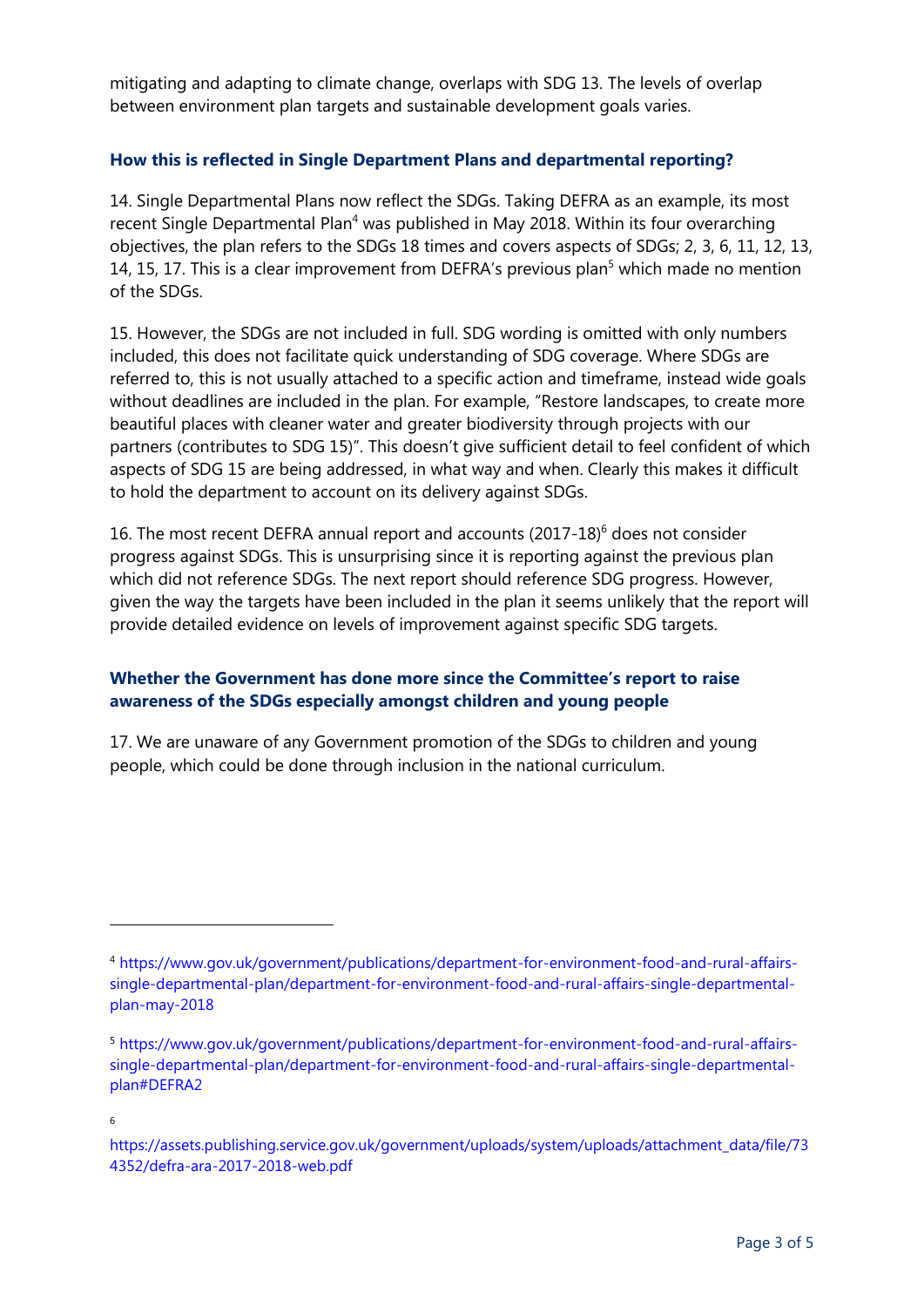18. Currently promotion appears to be left to charities and not for profit agencies, with Project Everyone<sup>7</sup> taking a leading role. World's Largest Lesson 2018<sup>8</sup>, run by Project Everyone, commences September 24<sup>th</sup> and looks to introduce children and young people to the SDGs through providing teacher and family online learning resources.

## **What preparations are underway for the Voluntary National Review process, and how will the outcomes and impacts be measured?**

19. Some data on goal indicators is available online at [https://sustainabledevelopment](https://sustainabledevelopment-uk.github.io/)[uk.github.io/.](https://sustainabledevelopment-uk.github.io/) Currently not all indicators have been reported against. For example, under SDG 2, information on six out of 13 indicators has been reported online. The last Office for National Statistics report was released November 2017 $9$ . We are aware that the Department for International Development will be leading on producing the Government report on SDG progress and that they have already looked to engage stakeholders<sup>10</sup>.

#### **Whether the Government can be said to have an action plan on the SDGs**

20. The Government is clearly considering the SDGs, which is shown through inclusion in Single Departmental Plans. However, we are concerned that there is not sufficient oversight of delivery in place. Giving departments responsibility for delivery of SDGs risks important goals falling between policy silos.

21. The 25 Year Environment Plan stated that a cross-Whitehall Sustainable Development Forum had been set up. It is difficult to find any further information on the forum suggesting that it may not be as proactive as we would hope.

# **How does the Government take its commitment under the SDGs to address food insecurity and malnutrition in all its forms into account when developing policy on food; is there the data to effectively measure progress against these commitments?**

22. DEFRA recently consulted<sup>11</sup> on the future of food, farming and environmental support and is due to publish an Agriculture Bill setting out future policy direction. The consultation did not mention the Sustainable Development Goals despite the potential for future policy to deliver against several of the goals. However, it did indirectly touch on some SDG targets;

9

 $\overline{a}$ 

<sup>10</sup> <https://www.ukssd.co.uk/news/measuring-up-authors>

11

[https://assets.publishing.service.gov.uk/government/uploads/system/uploads/attachment\\_data/file/68](https://assets.publishing.service.gov.uk/government/uploads/system/uploads/attachment_data/file/684003/future-farming-environment-consult-document.pdf) [4003/future-farming-environment-consult-document.pdf](https://assets.publishing.service.gov.uk/government/uploads/system/uploads/attachment_data/file/684003/future-farming-environment-consult-document.pdf)

<sup>7</sup> <https://www.project-everyone.org/>

<sup>8</sup> <http://worldslargestlesson.globalgoals.org/>

[https://www.ons.gov.uk/economy/environmentalaccounts/articles/sustainabledevelopmentgoalstaking](https://www.ons.gov.uk/economy/environmentalaccounts/articles/sustainabledevelopmentgoalstakingstockprogressandpossibilities/november2017) [stockprogressandpossibilities/november2017](https://www.ons.gov.uk/economy/environmentalaccounts/articles/sustainabledevelopmentgoalstakingstockprogressandpossibilities/november2017)